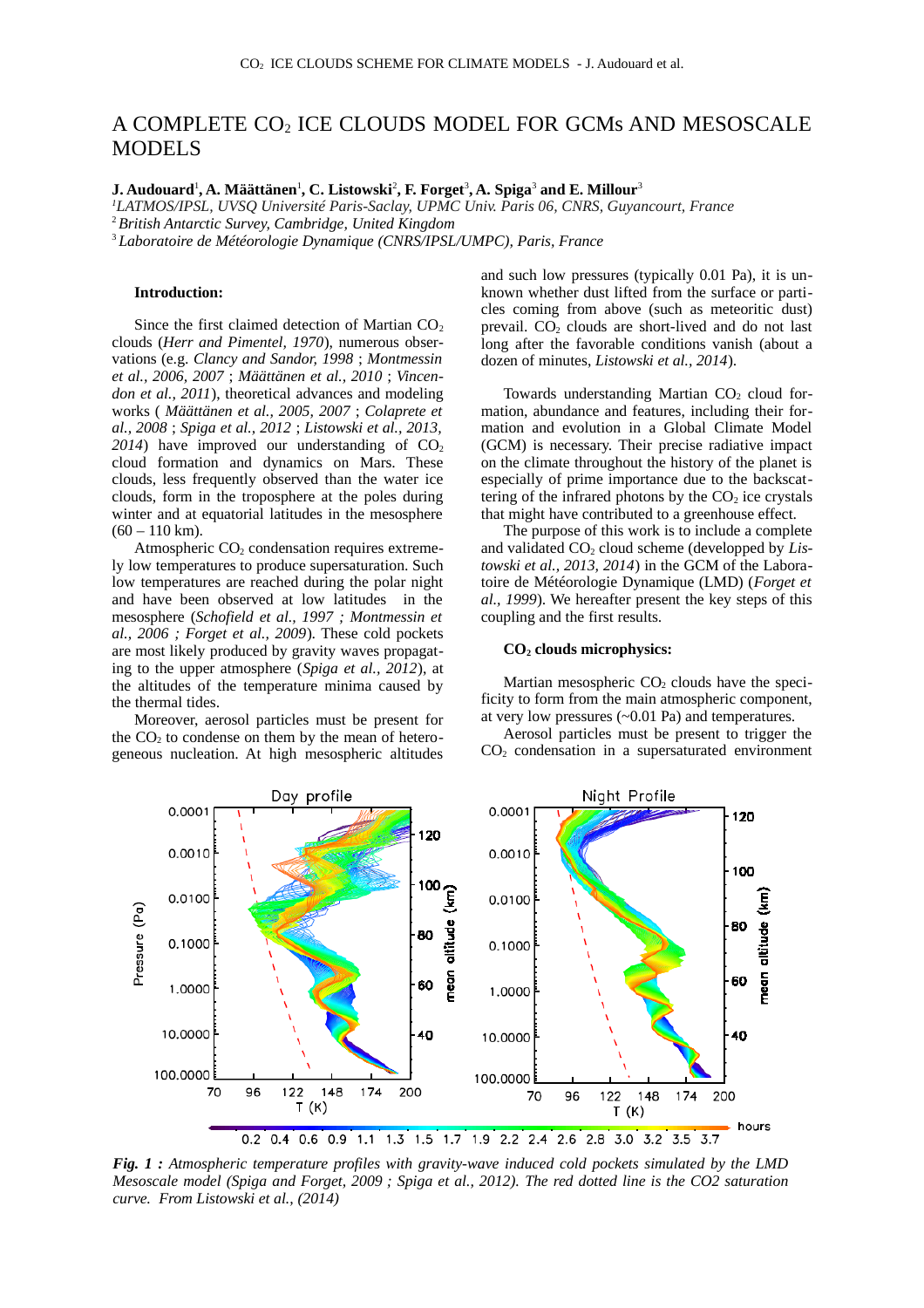such as  $S > 1$ , where S is the saturation ratio defined as the  $CO<sub>2</sub>$  partial pressure over the  $CO<sub>2</sub>$  saturation vapor pressure. Following the work on nucleation of *Määttänen et al*. (2005; 2007) and the water ice cloud model of *Montmessin et al.* (2002), a specific bin microphysics scheme has been developped by *Listowski et al.* (2013; 2014). It uses heterogeneous nucleation with a contact parameter m=0.952 and then computes at each time step the growth rate (condensation or sublimation) of the activated  $CO<sub>2</sub>$ ice particle.

## **Global Climate Model:**

We want to implement the  $CO<sub>2</sub>$  cloud microphysics scheme of *Listowki et al.* (2013, 2014) into the LMD-GCM presented in *Forget et al.* (1999).

As it is, the GCM does not include a realistic gravity wave parametrization and hence can not produce mesospheric temperatures low enough to trigger  $CO<sub>2</sub>$  cloud formation.

In order to validate our implementation, we therefore use the 1-D version of the GCM. The physic implied is shared with the 3-D global and mesoscale versions but the 1-D version allow us to control more freely the different inputs to produce ideal scenari for  $CO<sub>2</sub>$  cloud formation, such as the temperature and dust profiles in the atmosphere.

The CO<sub>2</sub> microphysics scheme is implemented in the code inside a microphysical time loop equal to 1/30th of the physical time step (i.e.  $\sim$  30s). At each microphysical time step, we compute the saturation ratio, the nucleation probability and growth rate of the particles and thus the evolution of three specific tracers : the  $CO<sub>2</sub>$  ice mass ratio, the activated condensation nuclei concentration and mass ratio. The latent heat released by the  $CO<sub>2</sub>$  condensation is taken into account. In contrast with *Listowski et al*. (2014)'s bin model, our model is a two-moment bulk parameterisation scheme that predicts the total mass and number density of  $CO<sub>2</sub>$  ice crystals.

In our implementation of  $CO<sub>2</sub>$  cloud microphysics, the dust population is discretized in 40 different bin sizes ranging from 1 nm to 50 µm. Each bin is populated with regards to the current atmospheric profiles of the dust concentration and mass.

The gravitational sedimentation of the  $CO<sub>2</sub>$  ice particles and activated condensation nuclei is performed inside the microphysical sub-time loop.

## **Mesosphere cold pockets:**

 Wind blowing on the surface topography propagates a short-lived temperature wave (or gravity wave) to the upper atmosphere. When it reaches the mesosphere, the resulting cold pockets can be below the  $CO<sub>2</sub>$  saturation curve (function of P and T). A mesospheric model such as *Spiga and Forget* (2009) can simulate these gravity waves and produce atmospheric temperature profiles presented in Fig. 1. These gravity wave-induced mesospheric cold pockets provide a good environment for  $CO<sub>2</sub>$  cloud formation and growth, provided enough condensation nuclei are present. They also account for the large scale atmospheric state (including the thermal tides).

In order to validate our  $CO<sub>2</sub>$  microphysic implementation in the LMD-GCM, we use the temperature profiles of Fig. 1 as input to our 1-D runs, hence producing ideal conditions for  $CO<sub>2</sub>$  clouds formation in the mesosphere.

 Moreover, in order to explore the sensitivity of the  $CO<sub>2</sub>$  microphysics scheme to the saturation ratio, we can subtract or add a few Kelvins to the temperature profiles presented in Fig. 1.

#### **First simulations:**

As input to our 1-D simulations using the LMD-GCM, we choose the atmospheric dust profiles (concentration and mass ratio) in order to explore a plausible range of aerosols available for  $CO<sub>2</sub>$  condensation in the mesosphere. Our chosen dust size profiles decreases with altitude by the mean of an exponential law.



*Fig. 2 : Ideal conditions simulation of CO2 clouds. (a) The atmospheric temperature is imposed from fig. 1 (Gravity-wave induced cold pockets) at 7.2 local time and last ~3.6 hours ; (b) corresponding saturation ratio S ; (c) produced cloud, indicated by the CO2 ice particles radi.*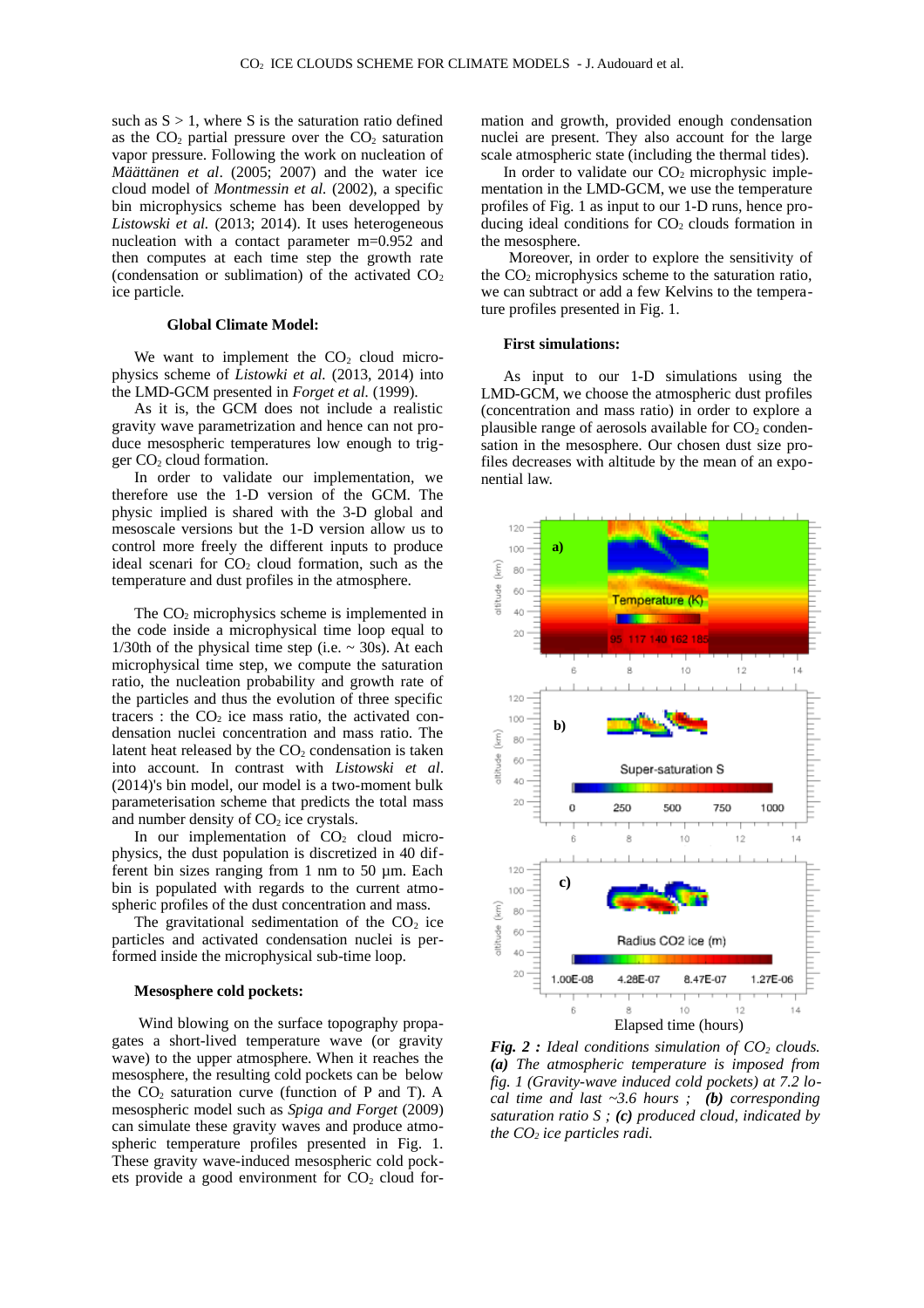Our test simulations last less than 1 sol, and at a given time, we use the gravity wave-perturbed atmospheric temperature profiles of Fig. 1 as input. These profiles evolve for 3.6 hours and are forced from a given time, as can be seen in Fig. 2a.

This setup produces cold pockets in the mesosphere, below the  $CO<sub>2</sub>$  saturation curve and thus supersaturation (Fig. 2b). When the condition  $S \geq 1$  is reached, the  $CO<sub>2</sub>$  microphysics scheme is called by the model and a cloud can form and evolve. The cloud rapidly decays when the super-saturation disappears (Fig 2c).

With this method reproducing ideal conditions for  $CO<sub>2</sub>$  cloud formation, we are able to produce realistic cloud properties (altitude, radius, dynamics) with regards to the observations (e.g. *Määttänen et al., 2010*). We observe a strong dependency of the resulting cloud properties on the input parameters, especially the saturation ratio (i.e. the amplitude of the cold pocket) and the dust abundance and particle size in the mesosphere.

We then investigate the sensitivity of simulated  $CO<sub>2</sub>$  clouds to super-saturation and dust size and abundance in the mesosphere.

We perform the same kind of idealized simulations with different values for the dust size and the saturation ratio for a fixed dust content. We report the mean and maximum values of the obtained  $CO<sub>2</sub>$ clouds particle size and concentration in Fig. 3.

Fig 3a show the mean  $CO<sub>2</sub>$  ice particle size (inside the cloud) as a function of the aerosol size in the mesosphere and the saturation. Fig 3b represent the same simulation set, with the max  $CO<sub>2</sub>$  ice particle size as a function of saturation and aerosol size. These two diagrams show an expected behaviour: the cloud particles are larger as the saturation increases and as the aerosols available for heterogeneous nucleation are larger.

The  $CO<sub>2</sub>$  ice particles radius are at most a few µm, in agreement with retrievals from observations (*Määttänen et al., 2010*) and simulation decoupled from a GCM using the same  $CO<sub>2</sub>$  microphysics scheme and temperature profiles in a radius bin model (*Listowski et al., 2014*).

Fig 3c shows the variations of the  $CO<sub>2</sub>$  ice particle concentration as a function of the saturation ratio and aerosol size. Here also, the behaviour depicted is expected : large aerosol particles imply less but bigger  $CO<sub>2</sub>$  ice particles, and more as the saturation increases.



*Fig. 3 : Variations of the CO2 ice particle mean (a), maximum (b) radius and maximum concentration (c) as a function of saturation ratio S and aerosol particle size in the mesosphere.*

#### **Conclusions and prospects :**

We have implemented a specific two moments CO2 ice clouds microphysics scheme in the LMD-GCM.

First results using the 1-D version of the LMD-GCM and idealized conditions produce clouds with realistic properties and behaviour.

The produced clouds are very sensitive to especially the aerosol abundance and radius in the mesosphere on which the  $CO<sub>2</sub>$  condenses.

We now have a tool for simulating  $CO<sub>2</sub>$  clouds coupled to the LMD-GCM. We look forward to simulating clouds with the mesoscale version of the LMD-GCM. This will allow to reproduce the real Martian mesospheric conditions accurately, and hence to study where, when and why we have or